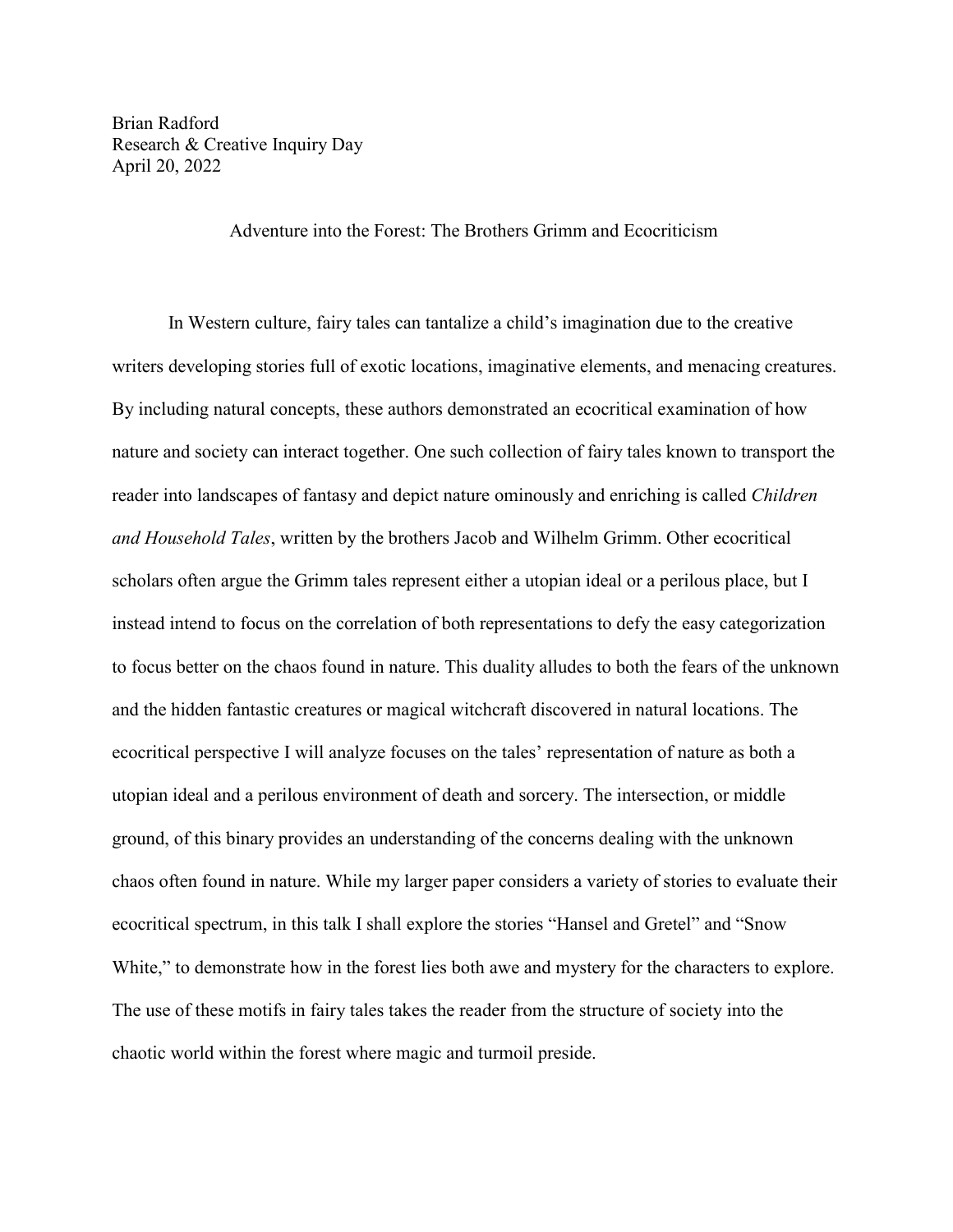Scholars providing ecocritical examinations of texts often refer to the environment as an entity for exploring its impact on our culture. One framework used to explore fairy tales explains the link between social apparatuses and the natural world, leading to the reader analyzing the understood cultural norms. Katherine Adler discusses how the Grimm tales "reveal critical cultural implications about the interactions that humans have with the empirical realm of the environment" (Adler 2). A common discourse in literature examines the view of nature and culture as oppositional concepts within Western society. Culture becomes a theme often described as the colonizing force controlling the natural world and its innocence. Though, as the theorist Peter Barry explains, there embodies a "grey area," or middle ground in Ecocriticism used to examine literary texts, as he states, "to varying degrees, contain large elements of *both* culture and nature" (Barry 256). Barry argues that "for the ecocritic, nature really exists, out there beyond ourselves … but actually present as an entity which affects us, and which can affect, perhaps fatally, if we mistreat it" (Barry 252). In assessing the middle ground Barry discusses, an illustration of nature emerges as a chaotic entity in its reflection of society and the norms human culture imposes on its citizens.

By examining the natural elements found in the Grimm fairy tales beyond the typical motif, an ecocritical perspective sees nature resembling a chaotic realm where cultural and social norms become tested. The unique origin of the Grimm fairy tales through studying local folktales of this region allowed the brothers to create natural environments filled with life lessons and deviant social ideas. Adler describes the appeal of these stories by how "familiar plotlines and rich nature imagery of fairy tales creates a cozy atmosphere in which one can learn life lessons from a talking tree or magical bean seeds" (Adler 8). Fairy tales for children living around the Black Forest in Baden-Württemberg, Germany connect to the cultural significance of nature and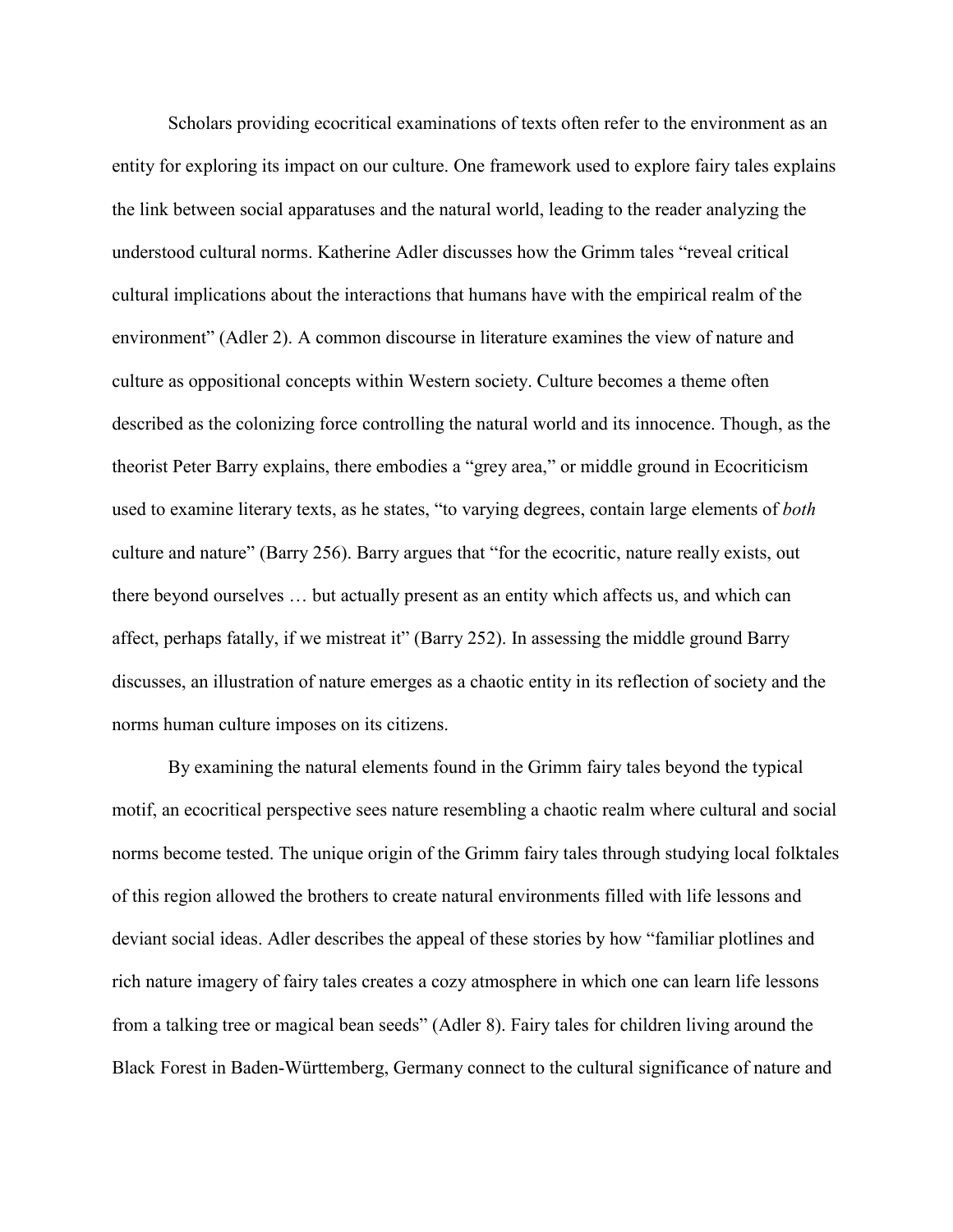the parental warnings to never venture too far from society. Gabriel Dürbeck discusses this ecological theme by stating that "there is a strong affinity for the woods in German culture which can also be found in fairy tales—not least because many plots are located there" (Dürbeck 304). The Grimm brothers artistically direct the reader from the civilized world of structure and laws to the chaotic realm of the forest where both freedom and anarchy await the characters. Children discover a new way of viewing nature, seeing the characters interacting with the forest and finding both rewards and perilous trials depending on their behaviors toward natural elements.

For the characters in the Grimm tales, nature becomes the setting where the characters can grapple with the issues presented in the cultural world. In an ecocritical view of the tale "Hänsel and Gretel," nature proves a mirror to reflect upon the callous essence of society. This tale demonstrates a common struggle amongst the poor in society who are unable to provide food for the entire family. One solution the stepmother presents to the husband describes abandoning their children to venture beyond the safety of society and into the forest, ensuring the adults survive starvation. She states, "we will take the children early in the morning into the forest, where it is thickest; we will make them a fire, and we will give each of them a piece of bread, then we will go to our work and leave them alone; they will never find the way home again, and we shall be quit of them" (*"*Hansel and Gretel" 101). The deep forest becomes her salvation from the troubles she faces in her social standing, allowing her to escape the suffering she views correlates with her husband's children and the nuisance they bring in devouring the food from her table. The Grimms explore a callous society through the treatment of the children by the stepmother who chooses to simply abandon them into the chaotic world of nature to die.

Following the children from the perilous society to the chaotic natural environment, an offering of tantalizing treats presents both danger and wonder for Hansel and Gretel, especially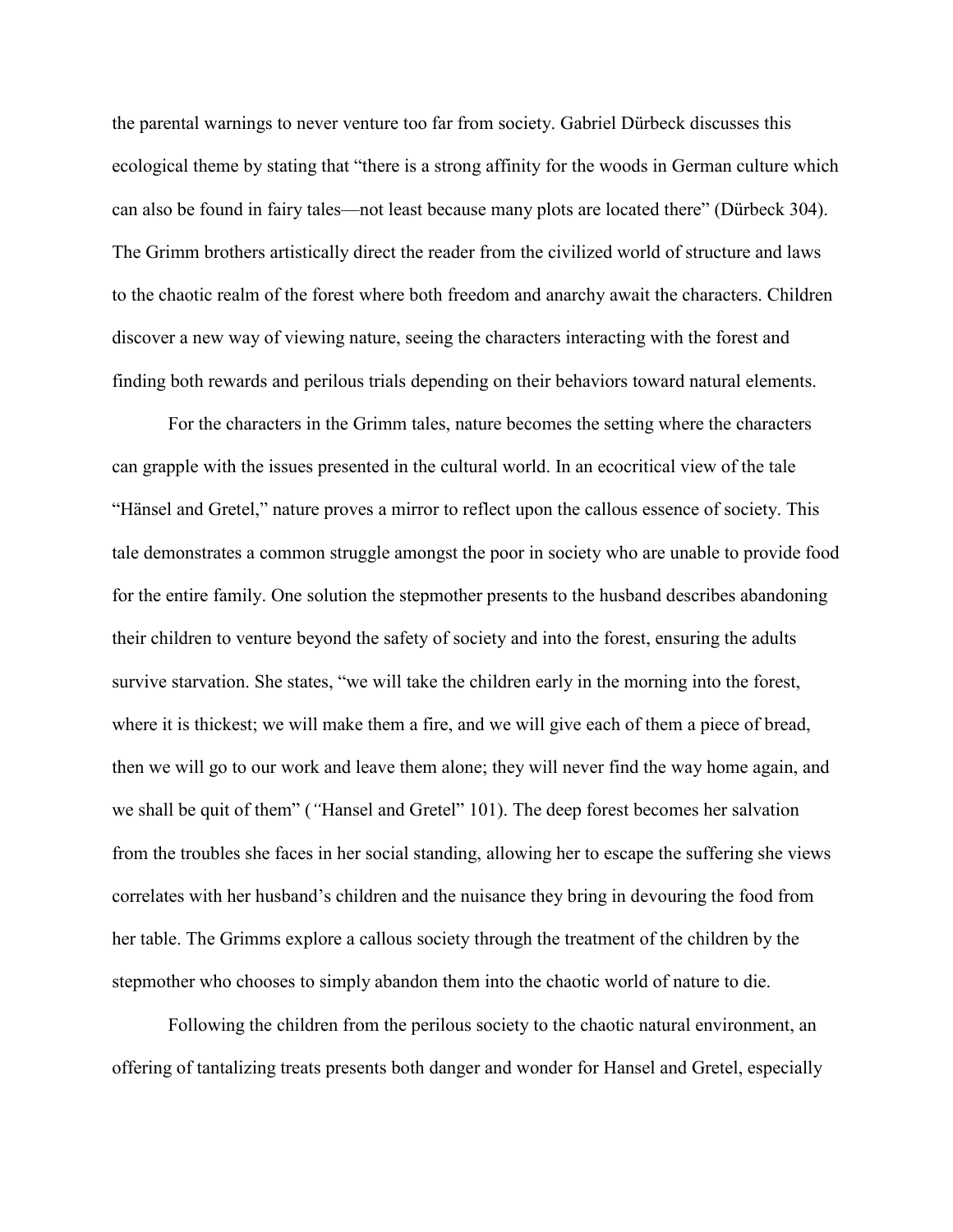given the starvation they face both wandering the wild and at home. The children succumb to their primal desire of hunger and begin eating the materials of the house. The bizarre house made of sweets represents the values often found in nature through the ability of providing a treat for the children. The old woman tempts them to venture into the house for comfort, further satisfying their hunger, "they found a good meal laid out, of milk and pancakes, with sugar, apples, and nuts … and Hansel and Gretel … thought they were in heaven" ("Hansel and Gretel" 105). The perilous environment of nature offers an opposite illustration of society in the abundance of food the children find. Adler states that the "rich nature imagery in these tales in particular not only cements the idea of the interconnectedness of nature and human culture, it also gives the reader a sense of responsibility and moral consciousness in relation to the development of human culture as it necessarily relates to nature" (Adler 9). This illustrates how society struggles at providing enough food for all its citizens, leading to the eviction of the children to become victims in the woods. Nature contains the ability to provide a house built of cake containing even more richness of food and comfort.

As the duality of nature shifts from a perilous place to a utopian salvation for the main character, the spectrum of the ecocritical role viewing nature and culture as equal instead of opposite emerges clearer. In exploring "Snow White," nature becomes the salvation needed for the heroine of the tale. The vanity of the Queen forces her to instruct a huntsman to "Take the child out into the woods, so that I may set eyes on her no more. You must put her to death, and bring me her heart for a token" ("Snow White" 331). For Snow White, the woods become her sanctuary from the cruelty of society and the evil Queen wanting her dead. Dragging her out deep into nature presents Snow White as an animal for the huntsman to kill. Upon a sudden sympathetic change of heart, the huntsman abandons his charge and leaves her alone in the forest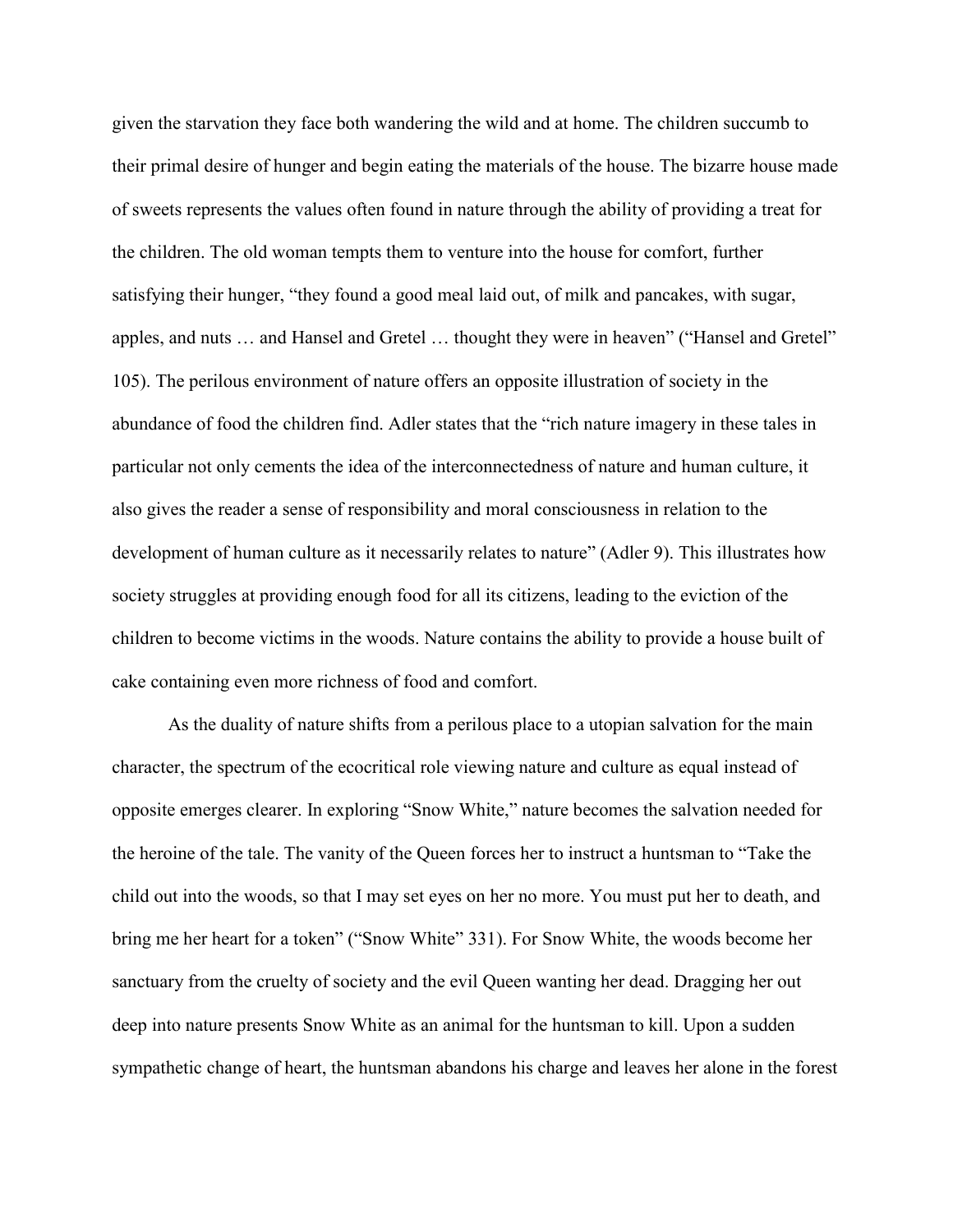to be devoured by the beasts. Her pleading for her safety by demonstrating respect toward her captor relates to an anthropocentric view often found in fairy tales on respecting others. Dürbeck states that "those who value nature and care for other beings will be rewarded" (Dürbeck 303). The huntsman's heart finds hope in letting her go and demonstrates this respect by merely killing a passing animal to take Snow White's place in death. In this vein, nature sacrifices itself to allow the innocent girl to survive and seek refuge from the cultural dangers. Nature's role shifts from threatening to rewarding when she stumbles upon a cabin, not of cake but one of salvation in the form of shelter and hospitality. Dürbeck discusses how in "many Grimms' fairy tales…it is mostly girls who behave in modest, gentle, and upright ways and are helpful toward others, be it animals, flowers, or humans" (Dürbeck 303). Similar to Gretel, the heroine of her story, Snow White's gentle and honest characteristics allow her to find safety from the perilous environment found in society and a haven in the forests.

Fear drives Snow White to aimlessly run from the society abandoning her for death, the dangers in the forest push her to seek shelter. This fear overcomes her during escape, forcing her deeper into the woods in hopes of surviving the dangers lurking just beyond her vision, "she felt full of terror, even of the very leaves on the trees, and she did not know what to do for fright. Then she began to run over the sharp stones and through the thorn bushes, and the wild beasts after her, but they did her no harm" ("Snow White" 331). The animals never harm her, merely escort her to the sanctuary nature provides deep in the forest where the hospitality of dwarves provide safety. In discussing this imagery in the Disney version, Murray and Heumann stated that her "escape to the forest highlights her connection with her natural world, a world safe from the evil intentions of the queen, a wicked and jealous stepmother" (Murray and Heumann 68). The forest becomes the sanctuary for Snow White from the corrupt society which facilitates the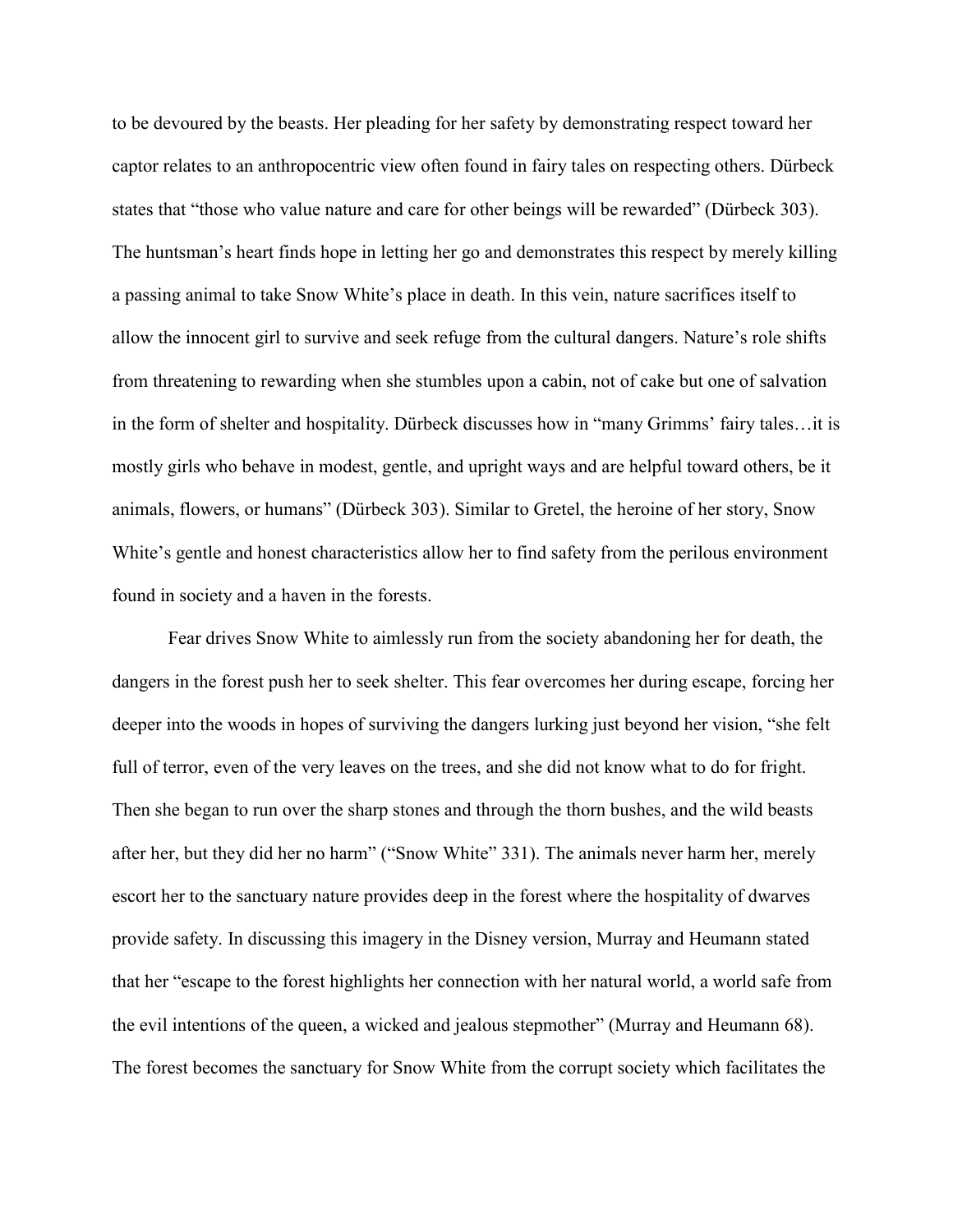twisting of a natural protective relationship into a dangerous element threatening her life. However, the Queen discovers her location deep in the forest, resembling an old woman, and continuously struggles to kill Snow White until the final attempt succeeds with an apple. The Queen manipulates nature for her own evil intentions. Even though in the original tale, the forest crawls with carnivorous animals merely moments away from killing her, the society for Snow White remains the true villain and contains far more dangerous entities. As Murray and Heumann describe, "the forest is safe and secure, and the human world means danger" (Murray and Heumann 69). The dangerous element in this fairy tale represents the societal constructs which allow an evil Queen to succumb to her vanity and repeatedly attempt to murder an innocent girl until Snow White succumbs to her temptations. In the forest lies the only hope for Snow White to escape death but nature fails to save her when the Queen uses it to her own advantage.

The often-held view in Ecocriticism explores how the view of nature and culture are in opposition, with nature's characteristics seen as chaotic and uncontrollable. Focusing on the intersection rather than the binary explores the chaotic elements of nature as reflective of the structure of society. Nature's elements fluctuate between nightmarish to a utopian foliage from one fairy tale to the other, demonstrating a response to the human society represented, often as dark or deadlier than the animals the characters interact with. As Glen Love describes, "it is one of the great mistaken ideas of anthropocentric thinking, and thus one of the cosmic ironies, that society is complex while nature is simple" (Love 206). The human-built society illustrated in literature appears as both complex and sophisticated while nature simply embodies a chaotic role which needs our attention to find balance. Nature simply represents either a location for the characters to engage in or an environment in need of control. Love commentates on this fallacy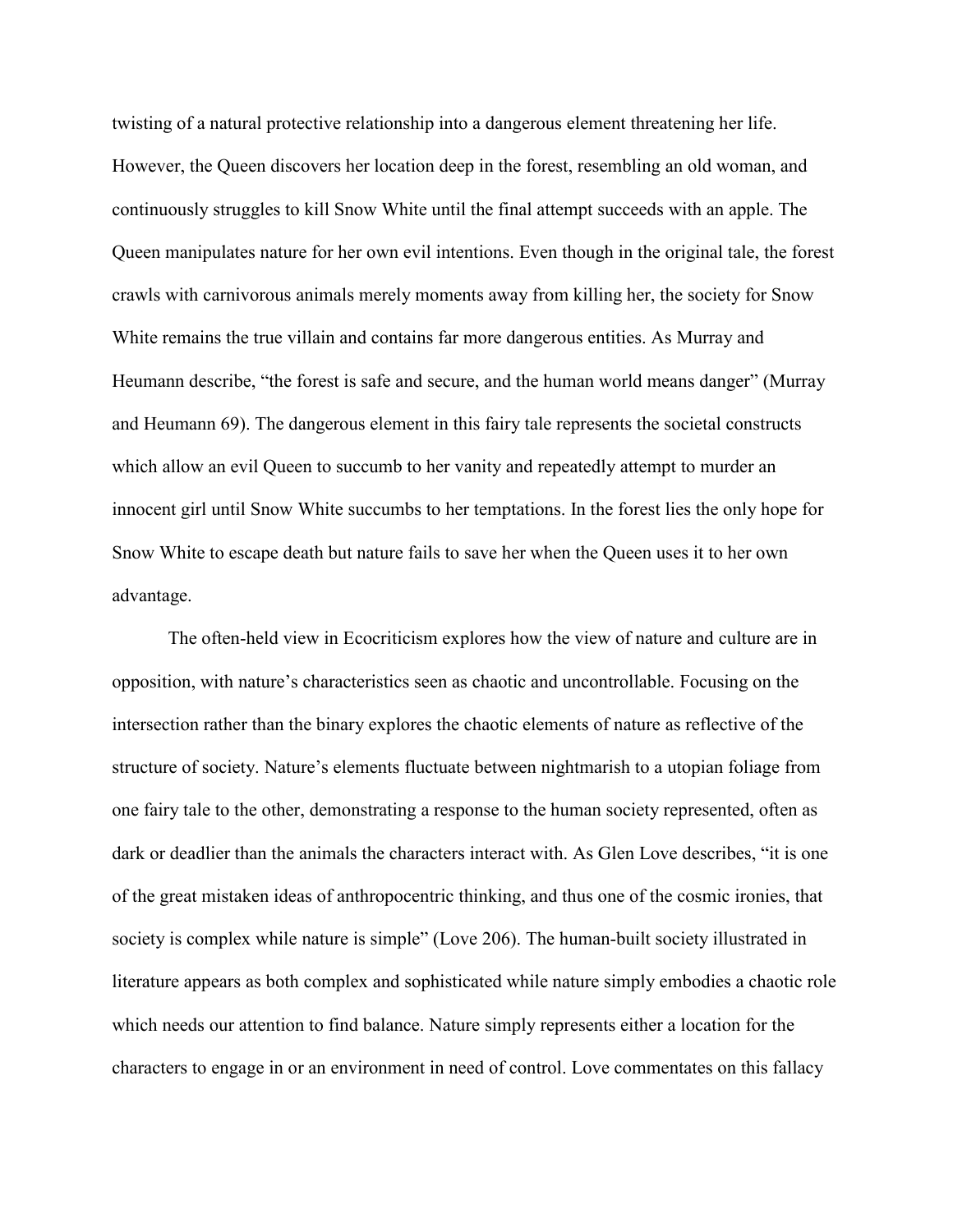by stating "Nature reveals adaptive strategies far more complex than any human mind could devise" (Love 206). In this examination of the binary held within Nature, the Grimm tales demonstrate its complexities by providing examples of its adaptability in either punishing or rewarding the characters.

Examining these fairy tales through an ecocritical perspective presents a unique view on both cultural influences on nature and natural importance in societal norms. The binary of the natural imagery found in the Grimm tales of "Hansel and Gretel" and "Snow White" demonstrates this unique discourse of the fluidity nature's role plays in children's tales and the chaotic world found in forests. The siblings in one tale venture deep into the forest to find a dangerous witch attempting to devour them for dinner while Snow White is taken into the forest to die only to find a sanctuary deep within amongst the dwarves and animals. For children reading these tales, the chaotic nature of forests fluctuates depending on the individual and their interactions with the natural world. Further examinations of nature in other Grimm tales illuminate a "grey area," as Peter Barry discusses, where nature contains the capacity to act as a warning to not venture too far from the safety of society and an enticing foray from the debilitating class structures and laws. Fairy tales reflect the chaotic environment of nature and the uncontrollable aspects found just beyond the safety of cultural norms. For children, the enticing elements of fairy tales containing magical creatures and a discovery of sweets remains too strong to resist, pulling them in with "Once upon a time."